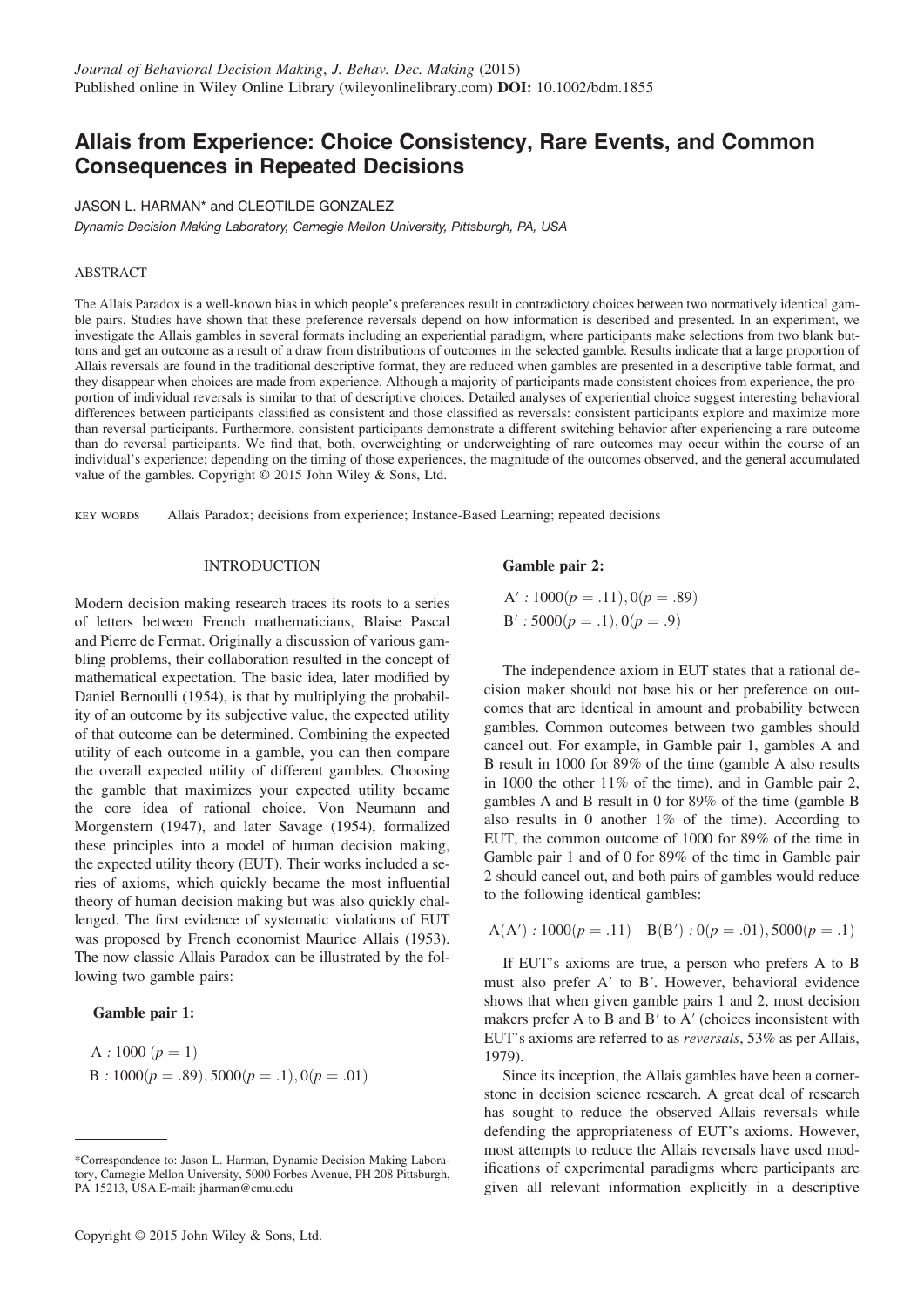### Journal of Behavioral Decision Making

form. Some of these attempts have shown that by modifying the way descriptive information is presented (e.g., table format), it is possible to reduce the reversals, although not fully eliminate them (Incekara-Hafalir & Stecher, 2012). On the other hand, a growing body of research suggests that systematically different choices are observed when explicit information is removed and decisions are made purely from experience with immediate feedback (decisions from experience (DFE); Hertwig, Barron, Weber, & Erev, 2004).

In this research, we study the Allais gambles in multiple presentation formats: a traditional descriptive format, a table format, and a DFE format. We review literature attempting to eliminate Allais reversals through manipulations of descriptive information and then introduce the DFE paradigm. Next, we present an experiment using these different formats. In our analyses of results, we rely on predictions from an Instance-Based Learning (IBL) model (e.g., Gonzalez & Dutt, 2011; Lejarraga, Dutt, & Gonzalez, 2012). The model's predictions provide insight into the process of reversals and consistent behavior from experience: while consistent participants attempt to maximize their experienced expected value by exploring more, reversal participants explore less and experience rare outcomes in ways that generate a surprise and a switch to the gamble, like the hot-stove effect (Denrell & March, 2001). Choice reversals depend on the recency of rare outcome experiences and the frequency of experiencing outcomes common in the two gambles. Data from a simple recency model (Sliding Window of Information Model (SWIM); Ashby & Rakow, 2014) provide additional support to the behavioral phenomena.

# ALTERNATIVE DESCRIPTIVE REPRESENTATIONS TO ELIMINATE AND EXPLAIN ALLAIS REVERSALS

Many defenders of EUT have argued that Allais reversals are the result of poor understanding, thoughtless subjects, or incompetent investigators (Allais, 1990; Amihud, 1979a, 1979b; Morgenstern, 1979). Savage (1954, p. 103) presented the Allais gambles in a way that highlights the independence axiom. In the Savage presentation, the gambles are arranged in a table with the probabilities matched to tickets from a lottery:

|    | Gamble pair 3: |               |            |
|----|----------------|---------------|------------|
|    |                | Ticket number |            |
|    |                | $2 - 11$      | $12 - 100$ |
| A  | 1000           | 1000          | 1000       |
| B  |                | 5000          | 1000       |
|    | Gamble pair 4: |               |            |
|    |                | Ticket number |            |
|    |                | $2 - 11$      | $12 - 100$ |
| A' | 1000           | 1000          |            |
| B' |                | 5000          |            |

This presentation makes the common consequences of each gamble and the relevance of the independence axiom

explicit. By using this presentation, the number of reversals decreases compared with what is seen in traditional presentations from 60% to 40% (Incekara-Hafalir & Stecher, 2012), although they do not entirely disappear.

Alternative representations have been shown to decrease the number of reversals between the Allais gambles. Gamble pairs 5 and 6 have the same structure as the original Allais gambles but with an added value of 9000 to each non-zero outcome (we will call these the "high outcome Allais gambles"):

### Gamble pair 5:

 $A+$ : 10 000 $(p = 1)$  $B_+$ : 10 000 $(p = .89)$ , 14 000 $(p = .1)$ , 0 $(p = .01)$ 

# Gamble pair 6:

A'+: 
$$
10000(p = .11), 0(p = .89)
$$
  
B'+:  $14000(p = .1), 0(p = .9)$ 

The independence axiom still holds in this case; however, the relative difference between non-zero outcomes is smaller. Increasing the magnitude of the outcomes has been shown to reduce but not eliminate reversals (Weber, 2008).

Kahneman and Tversky (1979) developed an alternative version of the Allais gambles and referred to their paradigm as the common ratio effect. This format was intended to test Prospect Theory's predictions: the 1% probability of gaining 0 in gamble B of Gamble pair 1 is treated as if it were much more likely than it is (i.e., it is "overweighted"), making the safe gamble A appear more attractive. The common ratio Allais gambles are as follows:

### Gamble pair 7

C: 
$$
30000(p = 1)
$$
  
D:  $60000(p = .5), 0(p = .5)$ 

### Gamble pair 8

C' : 
$$
30000(p = .1), 0(p = .9)
$$
  
D' :  $60000(p = .05), 0(p = .95)$ 

Tversky and Kahneman found similar reversals where people prefer C to D, but D′ to C′ again, representing systematic deviations from EUT.

Researchers have also used Allais reversals to support decision making theories that fundamentally depart from EUT. For example, Regret Theory (Bell, 1982; Fishburn, 1982, 1987; Loomes & Sugden, 1982, 1987) proposes that gambles are analyzed based on an action/state outcome matrix and a choice is made to minimize possible regret. The Proportional Difference model (Gonzalez-Vallejo, 2002) assumes that gambles are compared by their attributes such that a decision is pulled towards gamble B when outcomes of gambles A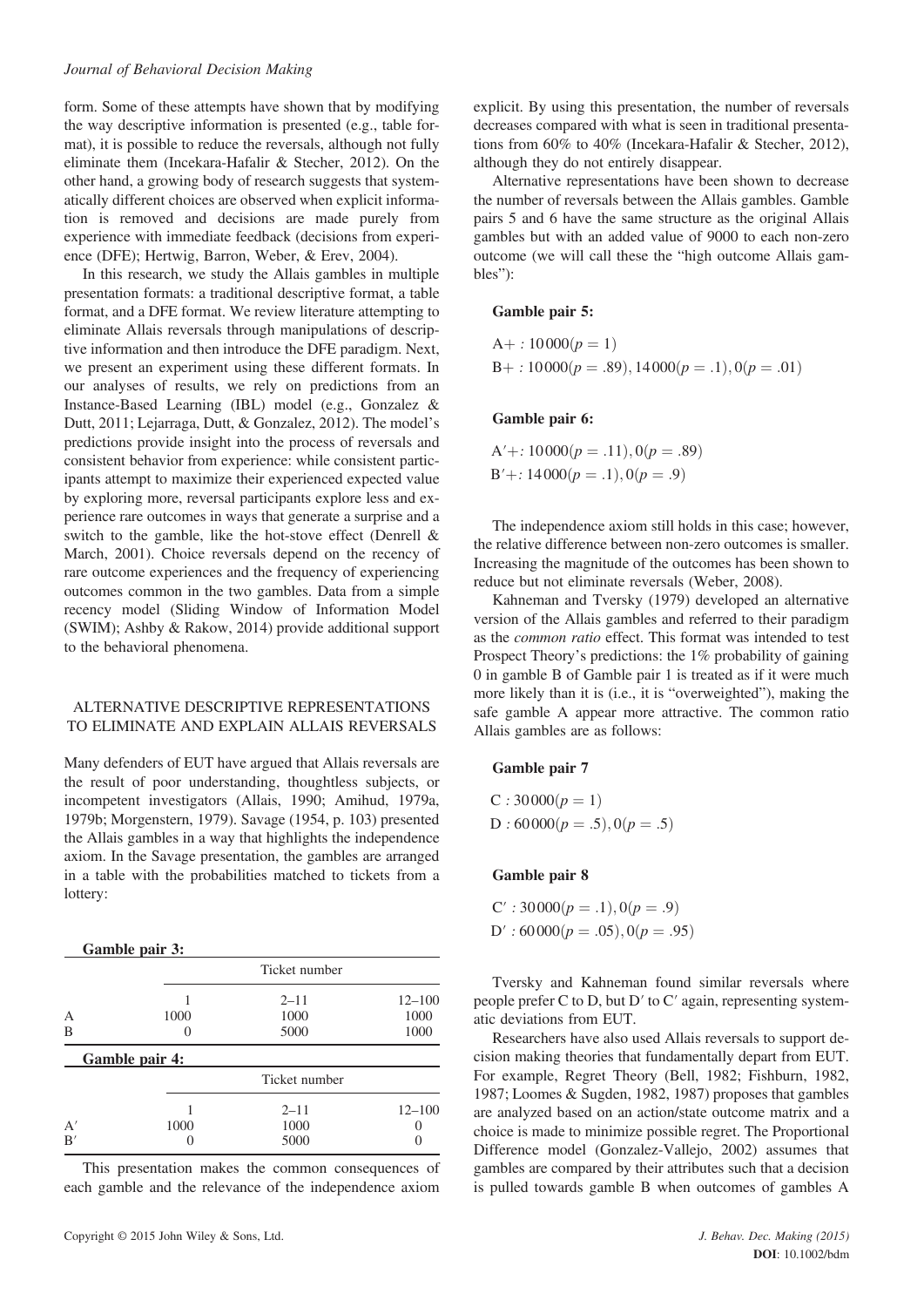and B are compared, and a decision is pulled towards gamble A when probabilities are compared. Both Regret Theory and the Proportional Difference model use psychological mechanisms very different from EUT to account for Allais reversals.

Finally, the use of real monetary payoffs as opposed to hypothetical payoffs has also been shown to reduce some reversals (Burke, Carter, Gominiak, & Ohl, 1996; Harrison, 1994). Based on experimental results, Harrison concluded that monetary incentives and playing out the gambles would influence the number of reversals. Burke et al. (1996) tested the robustness of Harrison's results and likewise found that monetary incentives reduced but did not eliminate the number of reversals in Allais gambles. Finally, in a comprehensive survey of the effect of monetary incentives in decision making experiments, Camerer (1995) cited Harrison's Allais experiment as examples of how monetary incentives reduce EUT reversals.

# DECISIONS FROM EXPERIENCE AND THE ALLAIS **GAMBLES**

Decisions from description have been the "fruit-fly" of decision making research (Lopes, 1983) since the seventies and have led to the demonstration of many decision biases, beginning with the Allais Paradox. DFE, on the other hand, were studied by decision scientists in the 1950s and 1960s (i.e., Edwards, 1961; Luce & Suppes, 1965), but fell out of favor in the mid 1970s (Hertwig & Erev, 2009). Recently, decision scientists have renewed their interest in DFE, where systematic and robust differences between decision behavior from experience and from description have been found (the description–experience gap; Hertwig et al., 2004; Hertwig & Erev, 2009). This gap suggests systematic differences in choice behavior when relying on description compared with experience (Hertwig, in press).

An experimental paradigm used in DFE is a computerized "money machine" where participants are presented with two buttons, each representing a gamble with an initially unknown payoff distribution (Barron & Erev, 2003). Clicking on a button results in a random draw from the respective payoff distribution, and the payoff distributions are learned through repeated choices with feedback. Multiple variants of this experimental setup have been used (for reviews of differences between these variants, see Fantino & Navarro, 2012; Gonzalez & Dutt, 2011; Hertwig & Erev, 2009; Lejarraga et al., 2012), but we use a repeated consequential choice paradigm where participants receive the outcome of the selected gamble with no other information (Figure 1). Over the course of many trials (100 trials in the current work), preferences between the two gambles are evident in the proportion of choices made from one gamble over the other.

The description–experience gap suggests that in contrast to descriptive choices, people behave as if they underweight small probabilities in experiential choices. For example, when choosing between a safe and a risky gamble with a high or low outcome, participants prefer the risky gamble when the high outcome is likely, but they prefer the safe gamble when the high outcome has a probability around .2 or less. This pattern is reversed when the same gamble pair is presented with full written descriptions (Erev et al., 2010).

Although the Allais gambles have not been tested in DFE, two studies support these expectations. First, Barron and Erev (2003) used a pair of gambles similar to Kahnneman and Tversky's common consequences (gambles 5 and 6 in the introduction) in a repeated consequential choice paradigm. The first gamble pair was a sure thing with a 3000 point outcome and a gamble with a .8 probability of 4000 or 0 otherwise. The second gamble pair had the same outcomes with the probabilities divided by a common ratio (.25 probability of 3000 and .2 probability of 4000). Barron and Erev found that participants' preferences were consistent across the two gamble pairs, preferring the gamble with the 4000 outcome in each case, while similar choices made from description have consistently shown preference for a smaller outcome with certainty and a reversal when the probabilities are divided by a common ratio (Kahneman & Tversky, 1979).



Figure 1. Illustration of the repeated consequential choice paradigm. Participants make repeated choices between two unmarked buttons. The result of each choice is shown and added to a total payoff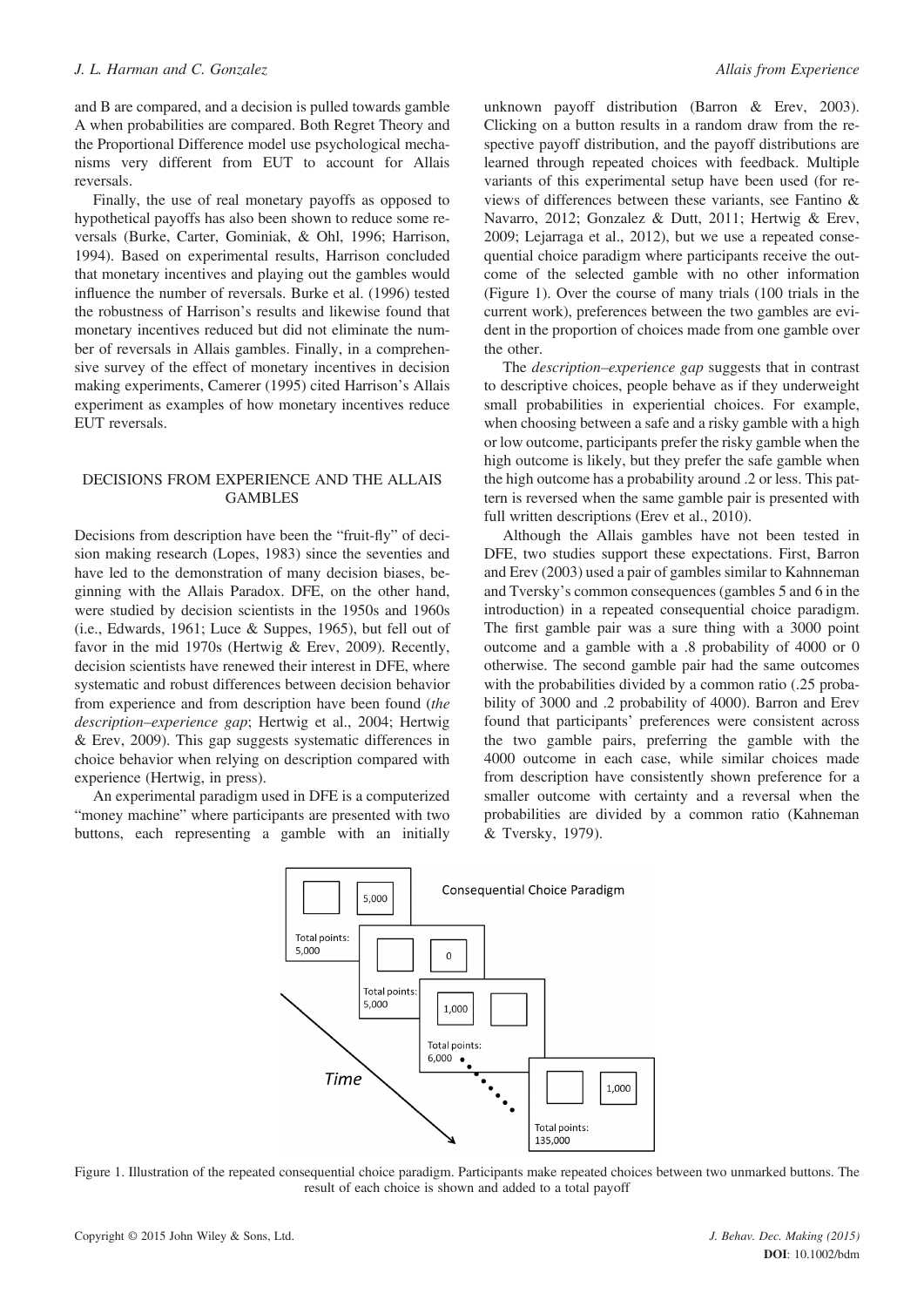### Journal of Behavioral Decision Making

Although comparable with the Allais gambles, the stimuli used by Barron and Erev did not include a gamble with three outcomes like in the Allais Gamble pair 1. Research in DFE typically defines a rare outcome as one with a probability of less than .2, and most of the gamble pairs include only one rare outcome (Erev et al., 2010). Current research has not addressed the issue of how multiple rare outcomes may be underweighted. Specifically, in Gamble pair 1, one outcome is identical to the sure thing (1000, p .89) and the other two outcomes are rare in terms of DFE (5000, p .1 and 0, p .01). General underweighting of both of these rare outcomes would predict little or no preference between the gamble pairs. Also, the gambles used by Barron and Erev differ from the Allais gambles in terms of common consequences. Their observation that participants prefer the gamble with a .2 probability of 4000 in the second gamble pair indicates that the common consequence of zero 75% of the time did not unduly influence choices (the first gamble pair uses unique outcomes for both gambles). We extend these findings to the Allais gambles, which are expected to influence people's ability to discount common consequences in DFE, given that the proportion of common consequences in both gambles is higher (.89 and .9 compared with .75) and the common consequences in the first Allais gamble pair is a non-zero positive value.

A second study suggests that experiential information may reduce or eliminate Allais reversals. Van de Kuilen and Wakker (2006) had participants make 15 choices from Allais-type gambles presented in the Savage table format (similar to gamble pairs 3 and 4 earlier). One group made all 15 choices, and at the end of the experiment, one of their choices was played for real with a 20-sided die. A second group was given feedback by rolling a 20-sided die after each choice and writing down the outcome they would receive at the end if they selected that gamble for the real reward. The first group without feedback made choices inconsistent with EUT across all 15 choices. The second group that received feedback showed a decrease in reversals as trials progressed. While Van de Kuilen and Wakker showed that receiving feedback can change preferences in Allais gambles, participants were still given descriptive information about the gambles, and it is not clear that learning solely through feedback would have the same effect.

Given these findings, we expect that the Allais reversals would disappear when outcome distributions are learned from experience, presumably largely due to extreme underweighting of rare outcomes (Hertwig et al., 2004) and the high probability of the common outcomes in the two gambles of both Allais pairs (Barron & Erev, 2003).

# EXPERIMENTAL STUDY: ALLAIS GAMBLES IN MULTIPLE PRESENTATION FORMATS

Participants were restricted to US IP addresses and were compensated after completion of the study through their MTurk accounts.

After filling out demographic information, participants saw the following instructions:

"In today's experiment, you will be making choices between different options presented in multiple ways. Some portions will be choices between gambles or lotteries that could earn hypothetical money. In other portions, you could earn points that will be translated into real money. You will get \$1 for completing the experiment and you could earn up to \$5 more based on your performance."

The experiment was composed of four randomly presented blocks, all within-subjects. Two of the four blocks were DFE representations of the two gamble pairs in the Allais Paradox (Gamble pairs 1 and 2), for which we used the repeated choice paradigm explained earlier (Figure 1). Once a choice was made, the number of points accrued was displayed and added to a total that appeared throughout the block over 100 trials. Participants were paid a bonus based on the number of points they accumulated in the two DFE blocks (one cent for every 1000 points). Before completing each of the DFE blocks, participants saw the following instructions:

"The following portion of the experiment includes 100 trials. Your task, in each trial, is to click on one of the two buttons presented on the screen. Each button press may lead to winning points. Upon pressing a button you will be told how many points you won with that choice, and that number will be added to your total number of points. Your goal in the experiment is to win as many points as possible. You will be paid 1 additional cent for every 1,000 points you earn. So, if you win 150,000 point in this portion of the experiment you will receive \$1.50 in addition to what you have made so far."

The remaining two blocks were decisions from description (DFD): one block presented gambles with described probabilities and outcomes, and the second block presented gambles in a table format consistent with the Savage presentation. In each block, three sets of gambles were presented. A first set of gambles was the original Allais (Gamble pairs 1 and 2, same ones presented in DFE); a second set of gambles was the high outcome Allais gambles (Gamble pairs 5 and 6); and a third set of gambles was the common ratio (Gamble pairs 7 and 8). In each block, an additional gamble pair was included in which one gamble was dominant and clearly bet $ter<sup>2</sup>$  than the other one. This final gamble pair was added to help us identify whether participants understood the paradigm and were paying attention; thus, it is not included in

One hundred participants (50 of whom were female, mean age = 32.8 years) completed this experiment on Amazon Mechanical Turk (MTurk). MTurk is an increasingly popular online participant recruitment tool that allows for rapid and convenient data collection from a large pool of participants.<sup>1</sup>

<sup>&</sup>lt;sup>1</sup>Paolacca, Chandler, and Ipeirtis (2010) investigated possible concerns with collecting data using MTurk and concluded that US MTurk participants are at least as representative as traditional participant pools, and results of a comparative study using classic experiments in judgment and decision making found no differences in magnitude of effects obtained from MTurk participants and those using traditional subject pools.<br><sup>2</sup>The dominant gamble used was A: 5 ( $p = .01$ ), 10 ( $p = .1$ ), 15 ( $p = .89$ ) or B:

<sup>15 (</sup> $p = .11$ ), 18 ( $p = .89$ ). Eighty-four percent of participants correctly identified the dominant option in the descriptive condition, and 94% of participants correctly identified the dominant option in the Savage presentation. Analysis omitting these participants does not change the results, and the participants were included in the reported analysis.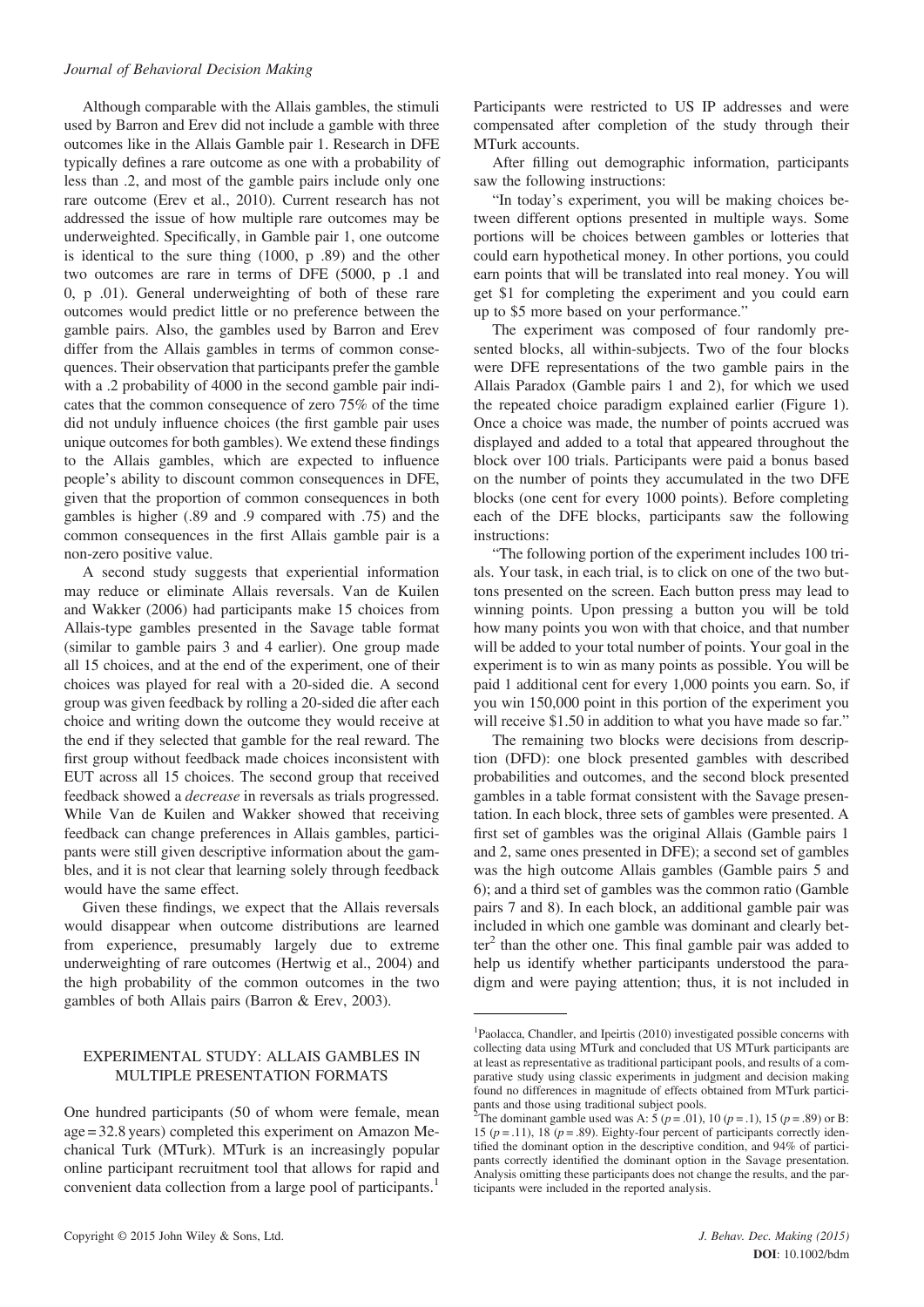the analysis. Each DFD block was preceded by instructions that included an explanation and example of the respective presentation mode.

# Additional unincentivized decisions from experience group

In agreement with traditional research in DFE, participants of the study described earlier were paid a bonus based on the number of points accumulated over the 100 trials in each of the two DFE blocks. Also in agreement with the tradition of research in DFD, however, they were not incentivized for their performance in the DFD blocks. This imbalance may be problematic given some evidence that real monetary incentives may reduce the Allais reversals in DFD (Burke et al., 1996). For this reason, we ran an additional 99 participants group (47 female, mean age  $= 36.4$  years) in the DFE blocks, who were not incentivized with the performance bonus. In addition to providing a fair comparison between DFD and DFE blocks, the unincentivized group allows us to compare the same gamble pairs in DFE with and without incentives and determine whether incentives may have an effect in the reduction of the Allais reversals in DFE.

# BEHAVIORAL RESULTS

In the following analyses, we refer to reversals as choices that are inconsistent with EUT 's independence axiom, such as the traditional findings in the Allais paradox (i.e., choosing A in Gamble pair 1 and B′ in Gamble pair 2, or B in Gamble pair 1 and A' in Gamble pair 2). Choice patterns that satisfy the independence axiom are referred to as being consistent with EUT (A and A', or B and B'). We first present results from the DFD blocks, where we expected to replicate traditional Allais results, and then compare results from the DFE blocks against the DFD blocks in the original Allais gambles. Finally, we will present detailed analyses of the DFE blocks over time and at the individual level.

Table 1 shows the choice proportion for the three gamble pairs (original, high magnitude, and common ratio Allais problems) in each DFD presentation condition (Description and Savage table), along with the number of participants (out of 100) whose choices were reversals. Consistent with previous research, the mean choice proportion in the traditional descriptive presentation favoring gamble A (.58) in the Allais gambles was significantly higher than gamble A ′ (.11), shown using a related samples McNemar test  $(\chi^2(1)=43.18, p<.01)$ . This was also true for the high outcome Allais gambles  $(\chi^2(1) = 40.01,$  $p < .01$ ) and the common ratio Allais gambles ( $\chi^2(1)$ )  $= 13.89, p < .01$ ). These results indicate the persistence of the traditional findings in the Allais paradox in DFD. The choice patterns reversed regardless of the type of gamble pairs, although the number of reversals is lower for the common ratio gambles (26/100 in Gamble pairs 7 and 8) compared with the other two (49/100 Gamble pairs 1 and 2, and 60/100 in Gamble pairs 3 and 4).

|                                                                                | Original Allais Gamble pairs 1 and 2 |                                                     |                                | High outcome Allais Gamble pairs 5 and 6 |                                                                 |                               | Common ratio Allais Gamble pairs 7 and 8 |                                                          |
|--------------------------------------------------------------------------------|--------------------------------------|-----------------------------------------------------|--------------------------------|------------------------------------------|-----------------------------------------------------------------|-------------------------------|------------------------------------------|----------------------------------------------------------|
| Gamble<br>$\gamma$ 1 mir 1 A<br>choices<br>resentation<br>primat<br><b>JFD</b> | Gamble<br>pair 2 $A'$<br>choices     | Reversals Number<br>of participants<br>(out of 100) | pair 3 A+<br>Gamble<br>choices | pair 4 $A+$<br>Gamble<br>choices         | <b>Reversals Number</b><br>of participants<br>$($ out of $100)$ | Gamble<br>D S cinc<br>choices | pair 6 C'<br>choices<br>Gamble           | Reversals Number<br>of participants<br>$($ out of $100)$ |

 $\leq$  .05.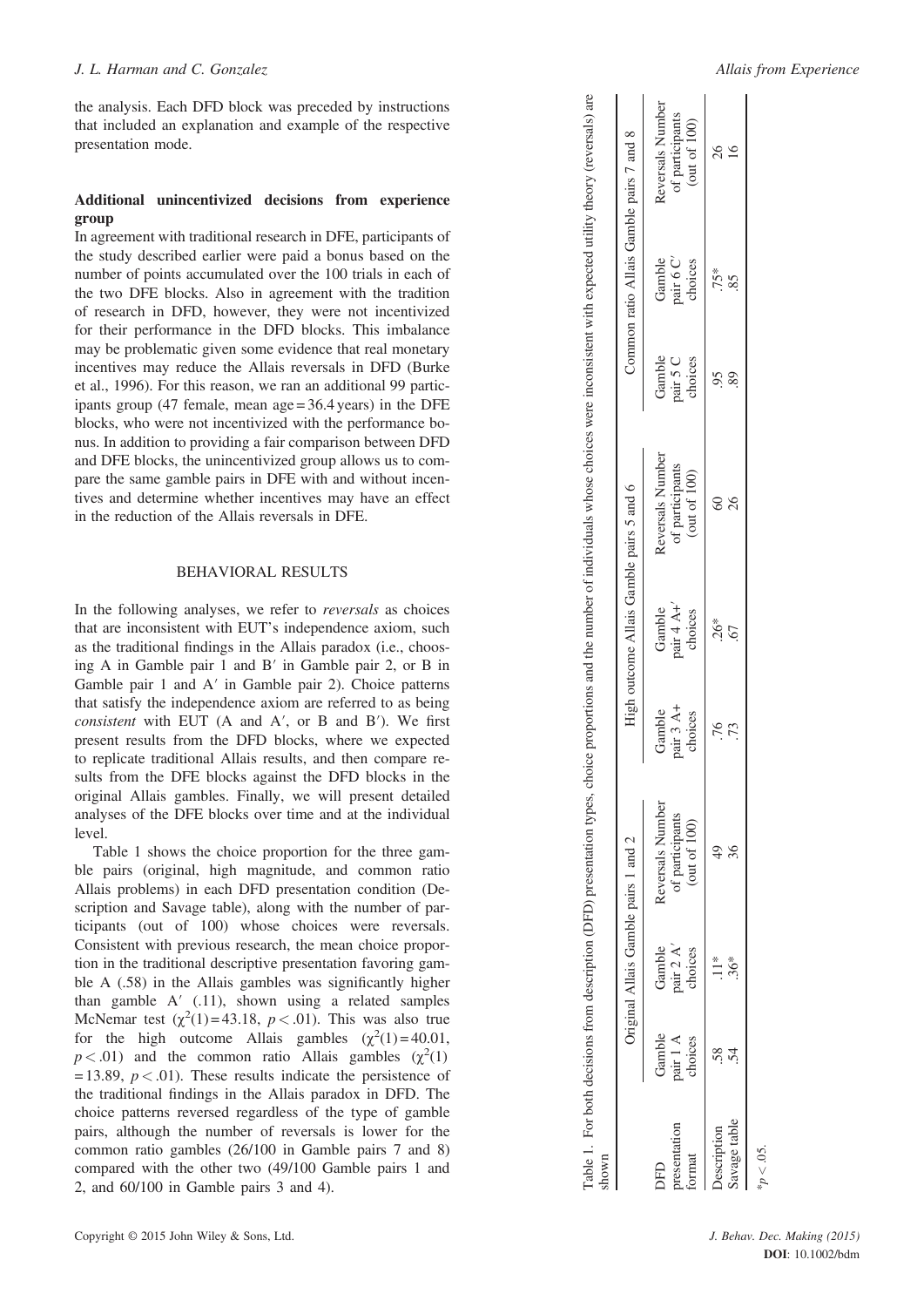

Figure 2. Allais gamble pairs across presentation modes. The choice data for the two Allais gamble pairs are plotted across the three presentation modes. In the traditional and savage presentations, the proportion of participants who chose gamble A and gamble A′ are shown. For the experience presentation, the mean proportion of choices across 100 trials is shown. DFD, decisions from description; DFE, decisions from experience

When the gambles were presented using the Savage table presentation, which has been shown to decrease the effect, choice proportions in the original Allais gambles were reversed  $(\chi^2(1) = 8.03, p < .01)$ , but not in the high outcome Allais gambles  $(\chi^2(1) = .962, p = .327)$  or the common ratio Allais gambles  $(\chi^2(1) = .562, p = .454)$ . In other words, the reversal patterns in terms of the mean choice proportion continue to be significant in the Allais gambles but not in the other gambles when presented in the table format. Furthermore, the number of individuals whose choices reversed is reduced in all gambles when they are presented in a table format.

An overall comparison of DFE choices against DFD in the original Allais Gamble pairs 1 and 2 was carried out using the mean proportion of A and A′ choices over all participants and across 100 trials for the incentivized  $(N= 100)$ and unincentivized  $(N= 99)$  DFE groups. Figure 2 shows the proportion of A and A′ choices in the original Allais gambles in each presentation mode: Description, Savage table, and DFE (incentivized and unincentivized). It is clear that the Allais effect is reduced from the description format to the Savage table and that it disappears in DFE with and without incentives. There was no significant difference in mean choice proportion of gambles A and A′ for either the incentivized  $(t(99) = .36, p = .72)$  or the unincentivized  $(t(98) = .605, p = .547)$  groups, and these were significantly below  $.5<sup>3</sup>$ . Thus, at the overall mean level of analysis, preferences in the Allais gambles in DFE are consistent across Gamble pairs, and they suggest preferences for gambles B and B′, the ones with the maximum expected value.

#### Individual reversals in decisions from experience

In DFE, each participant made 100 choices, and thus, determining the reversals at the individual level is less

<sup>3</sup>Incentivized condition: gamble A in Gamble pair 1, Mean = .41,  $SD = .24$ , t (99) = 3.59,  $p < .01$ ; gamble A' in Gamble pair 2, Mean = .43,  $SD = .22$ , t  $(99) = 3.32, p < 0.01$ . Unincentivized condition: gamble A, Mean = .46,  $SD = .22$ ,  $t = 1.55$ ,  $p = .124$ ; gamble A', Mean = .44,  $SD = 17$ ,  $t(98) = 3.06$ ,  $p < .01$ .

straightforward than in the DFD representations. As an approximation of the analyses of reversals at the individual level, we averaged the individual choice proportions across 100 trials in Gamble pairs 1 and 2, and we classified participants as consistent or reversal according to the .5 cut-off. For example, if a participant chose gamble B in more than 50 of the 100 trials and gamble B′ in more than 50 of the 100 trials, he or she would be classified as consistent. If a participant chose gamble B in more than 50 or the 100 trials and gamble A′ in more than 50 of the 100 trials, he or she would be classified as reversal. Figure 3 shows each of the individuals' average A and A′ choice proportions for the incentivized and unincentivized groups. Based on the .5 rule, we obtain two consistent groups depicted in Figure 3: A and A′ (top right) and B and B′ (bottom left); and two reversal groups: B and A′ (bottom right) and A and B′ (top left).

As observed in Figure 3, the distributions and types of reversal and consistent choices vary widely. Yet at this individual level of analyses, a majority of participants (56%) made consistent choices (44% reversals) in DFE across Gamble pairs. Furthermore, most consistent participants show preferences for gambles B and B′ (bottom-left corner); these have the maximum expected value. However, the numbers of individual reversals in DFE are not significantly different than those found in the original Allais Gamble pairs in DFD (incentivized,  $\chi^2(1) = 2.46$ ,  $p = .11$ ; unincentivized,  $\chi^2(1) = .181$ ,  $p = .67$ ) or the Savage table formats (incentivized,  $\chi^2(1)$  $= .08, p = .76;$  unincentivized,  $\chi^2(1) = 1.32, p = .25$  (see Table 1, Original Allais Gamble pairs 1 and 2). To better understand the reversal and consistent choices in DFE, we analyze these individual choices in more detail later while using the IBL cognitive model to explain the process by which reversal and consistent choices emerge from experience.

# Analyses of reversal and consistent individuals in decisions from experience

We explore the behavior of participants classified as reversal and consistent in DFE (using the incentivized and



Figure 3. Choice proportions by participant across gambles in the experiential conditions. The overall choice proportions for A and A′ are plotted for each individual. C and R indicate quadrants where participant's choices are considered consistent or reversals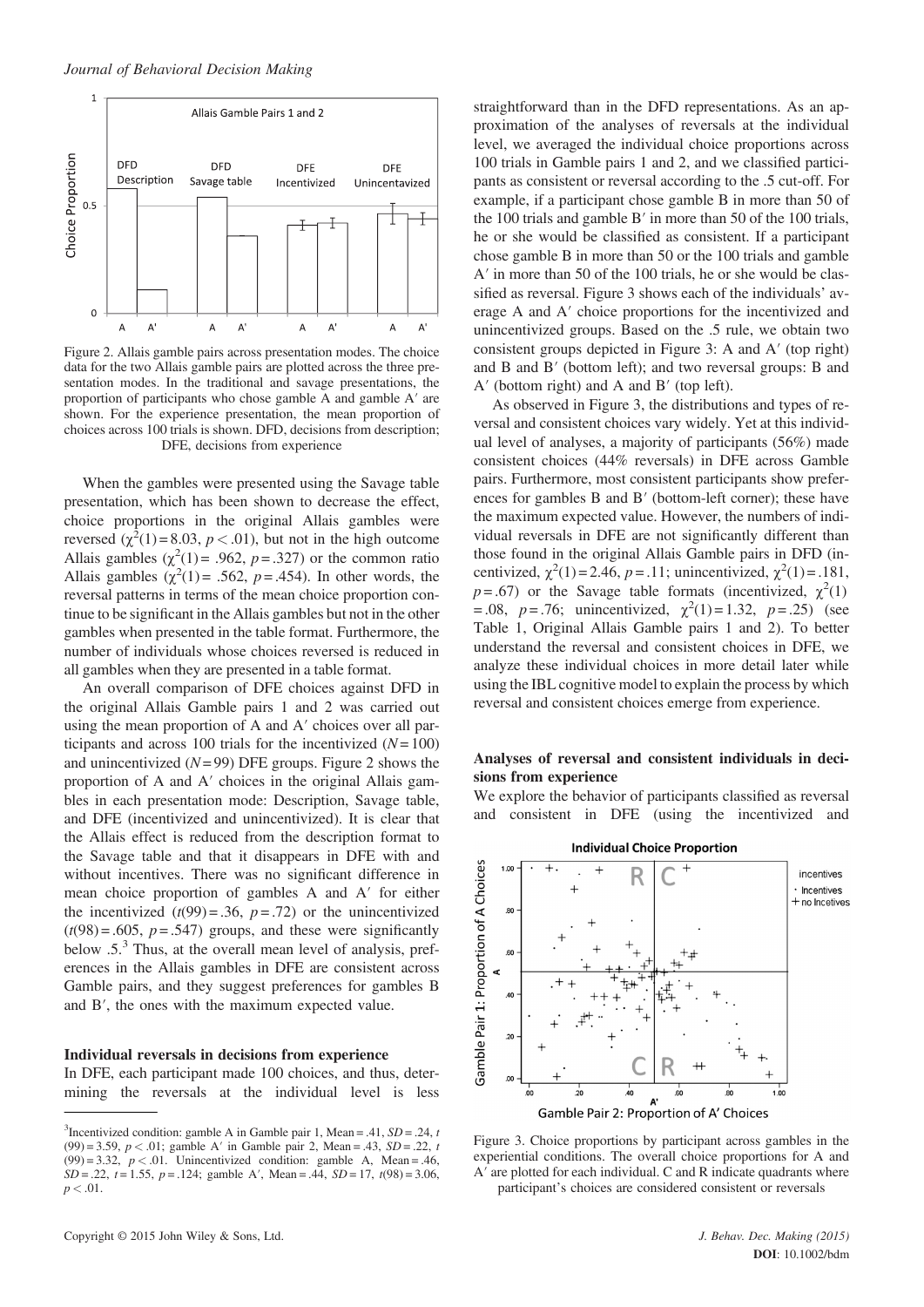unincentivized groups together, because there is no difference between these groups). Table 2 summarizes the main behavioral results. First, we analyzed the proportion of A and A′ choices. In both Gamble pairs, consistent participants made significantly less A choices than reversal participants. This confirms the observations that consistent participants select the B and B′ gambles more often at the average and individual levels and that consistent participants were able to distinguish the gamble with he maximum EV. Second, we looked at the proportion of alternations (how often a participant switched from one gamble to another), which has been proposed as a measure of exploration (Gonzalez & Dutt, 2011) and a source of individual differences in DFE (Hills & Hertwig, 2010). Overall, on average, there is no significant difference in the amount of exploration that consistent and reversal participants engaged in. In both Gamble pairs, however, the correlation between the proportion of maximizing choices and the amount of exploration is significant for consistent participants and non-significant for reversals. For consistent participants, more exploration corresponded to higher maximization (i.e., the correlation between A and A′ choices, and alternation in Gamble pair 1 or Gamble pair 2, respectively, is negative and significant), a relationship previously reported under different paradigms and gambles (Gonzalez & Dutt, 2012).

Given that a major explanation of the differences between DFD and DFE is the underweighting of rare outcomes in DFE, we also analyzed rare outcome experiences for consistent and reversal participants. Table 2 details the experience of rare events in the two gambles and the choice following a rare outcome experience (proportion of switches to the alternative gamble after experiencing a rare outcome). The consistent and reversal groups explored the rare outcomes with similar frequencies, but their primary difference is found in Gamble pair 2. Compared with reversals, consistent participants are more likely to switch to B′ after experiencing a 1000 outcome in gamble A′, and they are less likely to switch to A′ after experiencing a 5000 outcome in gamble B′. Again, this suggests an exploratory behavior that is led by the search for the gamble with the maximum expected value.

# PREDICTED AND OBSERVED DYNAMICS OF CHOICE IN DECISIONS FROM EXPERIENCE

An advantage of the DFE paradigms is the possibility of analyzing how preferences emerge through experience and, more concretely, how participants classified as reversals or consistent develop their preferences in each Gamble pair. The emergence of the aforementioned differences between consistent and reversal participants may be explained with the use of a cognitive computational model of binary choice, the IBL model (Gonzalez & Dutt, 2011), derived from a well-known theory of dynamic DFE, the IBL theory (Gonzalez, Lerch, & Lebiere, 2003). The IBL model has produced very accurate predictions in the absence of human data in a large diversity of choice tasks. It provides cognitive explanations of the learning process that mostly rely on mechanisms such as frequency and recency of experienced outcomes and the desire to maximize experienced expected value (e.g., Gonzalez, 2012; Gonzalez & Dutt, 2011; Lejarraga et al., 2012; Lejarraga & Gonzalez, 2011).

The appendix presents a formalization of the IBL model, which is a reproduction of what has been reported in past

Table 2. Behavioral differences between participants classified as reversal and consistent (incentivized and unincentivized groups have been joined together, significant results in bold)

|                                      | Consistent participants<br>$(n=112)$ | Reversal participants<br>$(n=87)$ | Statistical test          |
|--------------------------------------|--------------------------------------|-----------------------------------|---------------------------|
| Gamble pair 1                        |                                      |                                   |                           |
| Proportion of A choices              | .391(.193)                           | .497(.279)                        | $t(197) = 3.16, p < 0.01$ |
| Proportion of alternations           | .247(.216)                           | .266(.205)                        | $t(197) = .646, p = .519$ |
| Correlation A choice and alternation | $r = -.398, p = .002$                | $r = .06, p = .141$               |                           |
| Proportion of participants           | .357(40/112)                         | .54(47/87)                        |                           |
| who experienced 0 outcome in B       |                                      |                                   |                           |
| Proportion of A choices              | .392                                 | .517                              | $t(105) = 1.30, p = .196$ |
| after experiencing 0 in B            |                                      |                                   |                           |
| Proportion of participants           | .875(98/112)                         | .908(79/87)                       |                           |
| who experienced 5000 outcome in B    |                                      |                                   |                           |
| Proportion of A choices              | .232                                 | .192                              | $t(1089) = 1.64, p = .10$ |
| after experiencing 5000 in B         |                                      |                                   |                           |
| Gamble pair 2                        |                                      |                                   |                           |
| Proportion of A' choices             | .390(.171)                           | .490(.232)                        | $t(197) = 3.49, p < .01$  |
| Proportion of alternations           | 284 (.172)                           | 284 (.172)                        | $t(197) = .002, p = .998$ |
| Correlation A choice and alternation | $r = -.558, p < .01$                 | $r = .057, p = .566$              |                           |
| Proportion of participants           | .901(101/112)                        | .931(81/87)                       |                           |
| who experienced 1000 outcome in A'   |                                      |                                   |                           |
| Proportion of B' choices             | .381                                 | .277                              | $t(966) = 3.42, p < .01$  |
| after experiencing 1000 in A'        |                                      |                                   |                           |
| Proportion of participants           | .964(108/112)                        | .839 (73/87)                      |                           |
| who experienced 5000 outcome in B'   |                                      |                                   |                           |
| Proportion of A' choices             | .197                                 | .271                              | $t(1073) = 2.87, p < .01$ |
| after experiencing 5000 in B'        |                                      |                                   |                           |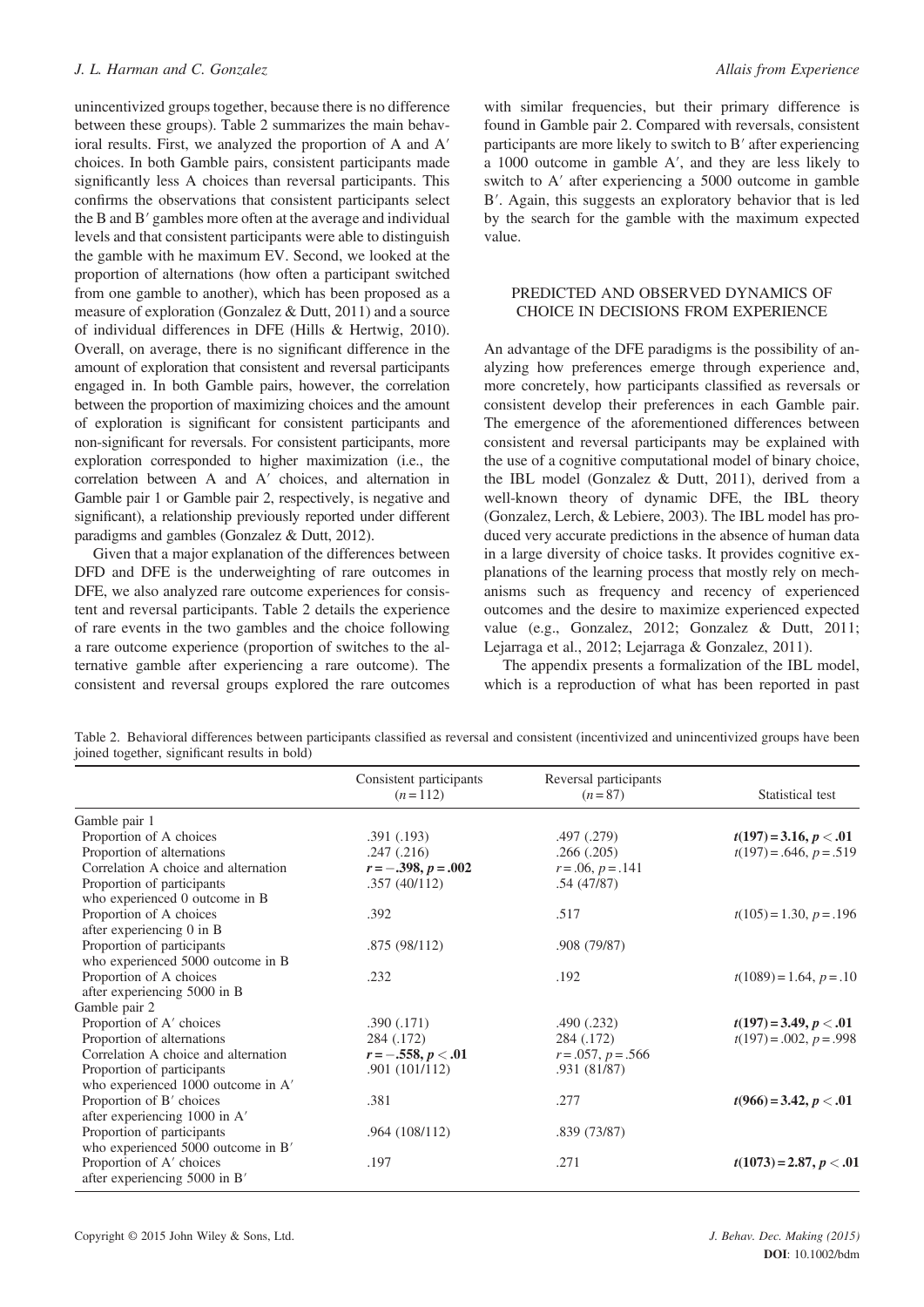publications (e.g., Gonzalez & Dutt, 2011; Lejarraga et al., 2012). The IBL model stores every choice–outcome association (referred to as an instance) at the moment it is experienced. For example, in the Allais Gamble pair 1, the model stores up to four instances (A-1000; B-1000; B-5000; and B-0) when those outcomes are experienced. Each instance has a value of activation, which reflects the frequency and recency with which each instance has been experienced (see Equation 3 in the Appendix). Every time a selection is made for gamble A, the activation of the instance A-1000 is strengthened, and when it is not chosen, the activation decays. Activation is a concept from the ACT-R cognitive architecture (Adaptive Control of Thought-Rational; Anderson & Lebiere, 1998), and it reflects how readily available an instance is in memory. Each instance has a probability of being retrieved from memory, which is calculated as a function of its activation relative to the activation of all other instances existent in memory (see Equation 2 in the Appendix). At each trial, the model selects the gamble with the highest blended value (BV; i.e., Utility) (see Equation 3 in Appendix). The BV is calculated as an experienced expected value for each gamble, where the outcomes experienced are multiplied by the probability of retrieval.

We ran this IBL model in Gamble pairs 1 and 2 and produced choices for 1000 simulated participants for 100 trials, using values of  $d=5$  (decay) and  $s=2.5$  (noise) parameters found in past studies. These values of  $d$  and  $s$  reflect high degrees of recency and noise (compared with the ACT-R default values); recently experienced outcomes have a large effect on the next choice, and the process is noisy.

Averaged over 100 trials, the predicted proportion of choices for gamble A is .30 ( $SD = .07$ ), and the predicted proportion of choices for gamble A' is .39  $(SD = .08)$ . The model predicts no difference in the proportion of A and A′ choices. At the overall mean level of analysis, the model's predictions are in agreement with the mean choice proportions observed from participants, although the IBL model predicts slightly lower proportions than those observed in human participants (.30 for the IBL model instead of .41 and .46 for A, and .39 for the IBL model instead of .43 and .44 for A $^{\prime}$ ).<sup>4</sup>

# Predicted and observed choices in decisions from experience across trials

Figure 4 shows the mean proportion of predicted and observed choices over the course of experiencing each of the two Gamble pairs in the incentivized and unincentivized groups. The observed proportions of A and A′ choices are consistent with the predictions from the model.<sup>5</sup> Human participants gradually decrease their proportion of choices for A and A′ over time, building preferences towards B and B′.

Table 3 shows the numerical comparison between IBL and the observed choices. We calculated the mean absolute difference (MAD) between the data and model predictions at both the group and individual levels, using observed outcomes from humans to provide trial-by-trial IBL predictions for each participant (as in Lejarraga et al.,  $2014$ ).<sup>6</sup> The individual-level MAD in Table 3 shows the difference between each observed choice (coded 0 or 1) and the model's prediction for that trial and participant. For each participant, we summed the difference between the predicted choice on each trial (1 or 0) and the observed choice (1 or 0), and compared the result to a random model that predicts .5 on each trial (summarized in Table 3). The mean difference between observed choice proportions and predicted proportions at the group level is .05, and the mean difference at the individual level is .42. Additionally, IBL predicted the observed data better than chance for 72% of the participants (286 of 399). Note that on each measure, IBL performs better for Gamble pair 1 than Gamble pair 2, which is to be expected, as choice behavior in Gamble pair 2 is closer to equal preference between gambles.

# Initial overweighting and late underweighting of rare outcomes

Using the IBL model has the advantage of also providing predictions at the process level. Consider Gamble pair 1 as an example. Choices from A produce a single instance in memory (A-1000), and given the formulation of activation and probability of retrieval, the BV for gamble A is near 1000 in every trial (varying only according to noise and initial setting expectations in the model; see Appendix). Therefore, to examine the emergent dynamics of choice in Gamble pair 1, we can focus on gamble B. This gamble produces three unique instances in memory (B-1000; B-5000; and B-0). Disregarding the effects of recency and noise for now, the model would predict indifference between gambles A and B (A-1000 and B-1000), at least until the other two rarer outcomes in gamble B are experienced. When any of the other outcomes in gamble B are experienced, they would produce a momentary overweighting of this rare outcome given the recency effect (Appendix, Equation 3), resulting in an effect similar to the well-known hot-stove effect (Denrell & March, 2001). However, the momentary overweighing of rare outcomes may be stronger or weaker, depending on the interplay between frequency and recency and the magnitude of the outcome.

For example, experiencing the very rare 0 outcome for the first time early on will likely increase preference for gamble A, while experiencing the 0 outcome for the first time later on will likely have little effect on preferences. This is because the increase in activation produced by the recency of the 0 would be overwhelmed by the larger activation produced by the greater frequency of 1000 experienced in earlier

<sup>&</sup>lt;sup>4</sup>It is important to note that model's data are produced in the *absence of hu*man data and that the model's parameters were not calibrated to the observed choices.

<sup>&</sup>lt;sup>5</sup>The IBL model does not account for any effects of incentives. Thus, the same predictions were used for the incentivized and unincentivized groups.

<sup>6</sup> The IBL model assumes a deterministic choice rule (the option with the highest BV on a given trial is chosen); however, the specific BV of an option is based on the probability of memory retrieval that is stochastic, modulated by a random draw from a uniform distribution  $(\gamma_{j,t})$ . To control for this stochasticity, we ran 1000 simulations with each participant's observed feedback to create a choice probability prediction at each trial that was then transformed into a deterministic prediction.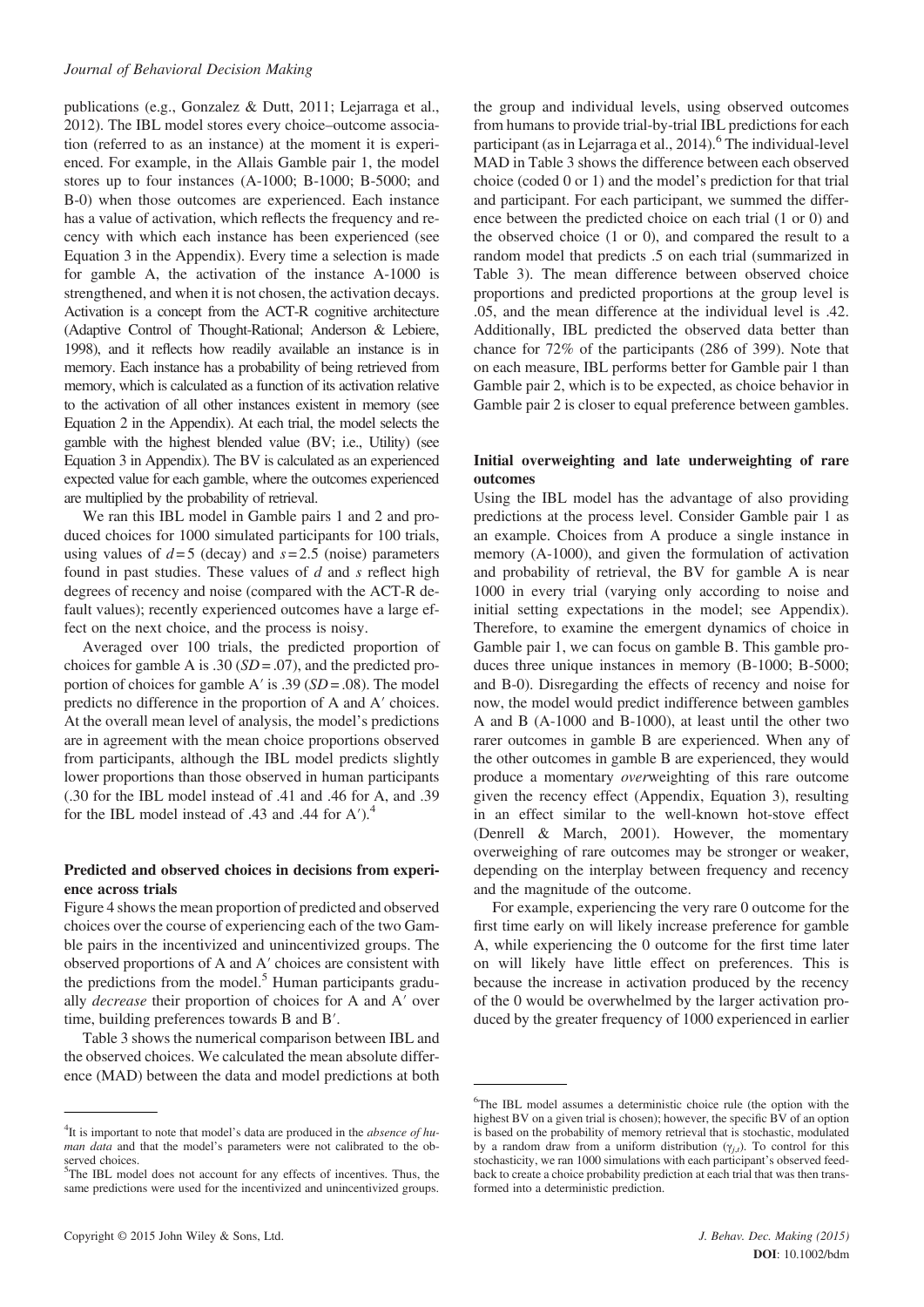

Figure 4. Model predictions for each of the two gamble pairs in the incentivized and unincentivized conditions. The choice proportions are plotted by trial from the data and the Instance-Based Learning model

trials. Thus, with more experience, underweighting of the very rare outcome emerges, and if the 5000 outcome is also experienced, a preference for B becomes more likely. Table 4 lists trial-by-trial data from two simulated participants.

|  |  | Table 3. Instance-Based Learning (IBL) comparison results |  |  |  |  |
|--|--|-----------------------------------------------------------|--|--|--|--|
|--|--|-----------------------------------------------------------|--|--|--|--|

|                   |                  |                  | Incentives $(n = 100)$ No incentives $(n = 99)$ |                  |             |
|-------------------|------------------|------------------|-------------------------------------------------|------------------|-------------|
|                   | Gamble<br>pair 1 | Gamble<br>pair 2 | Gamble<br>pair 1                                | Gamble<br>pair 2 | Means       |
| MAD group         | .061             | .049             | .065                                            | .050             | .05         |
| MAD individual    | .466             | .362             | .476                                            | .406             | .42         |
| vs. Random $(.5)$ | 64               | 82               | 68                                              | 72               | 286/<br>399 |

The mean absolute distance (MAD) between the observed data and model predictions for each gamble pair and condition are presented in the first two rows. The group level compares mean proportion per trial, while the individual level compares trial-by-trial choices. The final row lists the frequency of participants' data in which IBL outperformed a baseline model predicting .5 on every trial.

Simulated participant 1 experienced the 0 outcome early on (in Trial 16 left side) and shows a drop in the BV of gamble B, producing a shift in choice to A, which decays over time, given that the 0 outcome is rare. Simulated participant 2 experienced the 0 outcome for the first time on trial 91 (right side) and shows a BV for B that drops only slightly on trial 92 as the frequency of previous experiences overwhelms the recency effect of the 0 outcome. Also, the BVs of each gamble are very close. This similarity in BVs reflects the overlap of outcomes between the gambles (common consequences) and indicates that preferences, while moving towards gamble B over time, will be somewhat similar between A and B, with noise playing a large role in choice on any single trial.

To go beyond a single example, we analyzed a random sample of 100 simulated participants in Gamble pair 1. Of the 100 simulations, 62 experienced the 0 outcome. For these simulations, we correlated the trial number at which the 0 outcome was experienced for the first time and whether the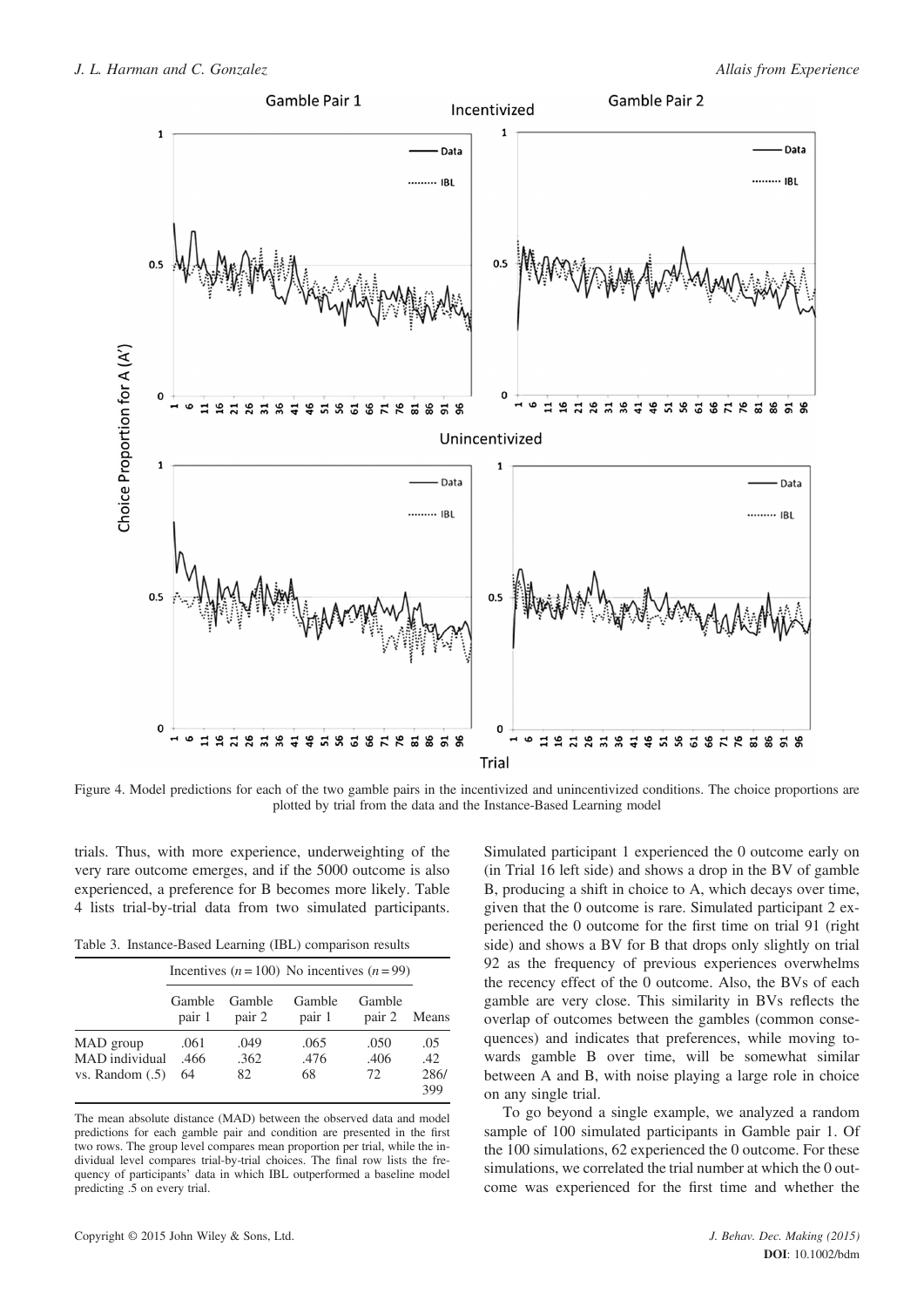| Simulated participant 1: Early observation of rare outcome |        |        | Simulated participant 2: Late observation of rare outcome |              |       |        |        |                  |          |
|------------------------------------------------------------|--------|--------|-----------------------------------------------------------|--------------|-------|--------|--------|------------------|----------|
| Trial                                                      | BV A   | BV B   | Choice                                                    | Outcome      | Trial | BV A   | BV B   | Choice           | Outcome  |
| 10                                                         | 1008.4 | 1081.2 | A                                                         | 1000         | 84    | 1000.1 | 1005.7 | B                | 1000     |
| 11                                                         | 1037.8 | 1036.7 | $\boldsymbol{B}$                                          | 1000         | 85    | 1000.5 | 1010.8 | $\boldsymbol{B}$ | 1000     |
| 12                                                         | 1002.4 | 1012.7 | A                                                         | 1000         | 86    | 1000.5 | 1000.2 | А                | 1000     |
| 13                                                         | 1003.0 | 1010.1 | A                                                         | 1000         | 88    | 1000.8 | 1217.5 | B                | 1000     |
| 14                                                         | 1007.9 | 1000.9 | B                                                         | 1000         | 89    | 1000.0 | 1003.5 | B                | 1000     |
| 15                                                         | 1124.7 | 1001.4 | A                                                         | 1000         | 90    | 1000.6 | 1016.4 | B                | 1000     |
| 16                                                         | 1002.1 | 1010.6 | B                                                         | $\mathbf{0}$ | 91    | 1000.0 | 1006.3 | B                | $\bf{0}$ |
| 17                                                         | 1005.4 | 992.09 | $\mathbf{A}$                                              | 1000         | 92    | 1000.3 | 1002.2 | $\mathbf B$      | 1000     |
| 18                                                         | 1000.5 | 976.78 | A                                                         | 1000         | 93    | 1000.2 | 1018.8 | B                | 1000     |
| 19                                                         | 1000.2 | 444.32 | A                                                         | 1000         | 94    | 1000.1 | 1004.2 | B                | 1000     |
| 20                                                         | 1001.1 | 943.73 | A                                                         | 1000         | 95    | 1000.1 | 1002.2 | B                | 1000     |
| 21                                                         | 1000.2 | 1007.7 | B                                                         | 1000         | 96    | 1000.5 | 1010   | B                | 1000     |
| 22                                                         | 1000.5 | 1056.8 | $\boldsymbol{B}$                                          | 1000         | 97    | 1000.7 | 1001.9 | $\boldsymbol{B}$ | 1000     |
| 23                                                         | 1002.4 | 999.74 | A                                                         | 1000         | 98    | 1000.0 | 1000.2 | B                | 1000     |
| 24                                                         | 1004.7 | 1019.6 | B                                                         | 1000         | 99    | 1000.1 | 1004.9 | B                | 1000     |
| 10                                                         | 1008.4 | 1081.2 | A                                                         | 1000         | 84    | 1000.1 | 1005.7 | B                | 1000     |

Table 4. Individual simulation data for Gamble pair 1

For two simulated participants, the table lists the trial number, the blended value (BV) for gambles A and B, the choice on that trial (gamble with the highest BV), and the outcome of that choice (calculated into the BV on the nest trial). Simulated participant 1 on the left experienced the rare 0 outcome on trial 16, and simulated participant 2 on the right experienced the rare 0 outcome on trial 91. The trial that resulted in the 0 outcome is bolded for each simulation. The effect of this early or late experience of the very rare outcome is shown in the trials that follow, highlighted in the gray area. The model that experienced the rare outcome early shifts from B to A choices, while the model that experienced the rare outcome later stays with the B choice.

choice in the following trial switched from B to A. Among the 62 simulated participants who experienced the 0 outcome, there was a negative relationship between the trial number in which the 0 outcome was experienced and whether choice switched to gamble A in the next trial, with fewer switches as trials progressed (Spearman's  $\rho$  (62) = -.295,  $p = .02$ ). This prediction is confirmed with the human data. Of the 199 parprediction is confirmed with the human data. Of the 199 participants (incentivized and unincentivized grouped together), 87 experienced the 0 outcome in Gamble pair 1. The correlation of the trial number where the 0 outcome was first experienced and the switch from B to A was found to be very similar to the one predicted by the IBL model (Spearman's  $\rho$  (87)  $=-.257, p < .01$ ). Thus, the IBL model predicts initial<br>overweighting of rare outcomes experienced and later overweighting of rare outcomes experienced and later underweighting of rare outcomes, and decreased preference switches depending on the individual's experience of rare outcomes, the timing of such experiences, and the magnitude of the rare outcome being experienced.

Performing the same analysis earlier while separating participants into reversal and consistent groups, there is a strong and significant negative correlation between the trial number in which the 0 outcome was experienced and choice switch in the next trial for the reversal group (Spearman's ρ  $(47) = -.429, p < .01$ . This correlation was not significant<br>for participants classified as consistent (Spearman's  $\rho(A0)$ ) for participants classified as consistent (Spearman's  $\rho$  (40)  $=-.121, p = .457$ . These analyses suggest different reactions<br>to rare outcomes and different patterns of exploration beto rare outcomes and different patterns of exploration between consistent and reversal groups. To further support the IBL predictions and aforementioned observations, we used an additional model that can simplistically isolate one

of these mechanisms (e.g., recency). SWIM uses the ζ parameter, which represents a fixed number of most recent past trials, which are then averaged to predict choice (Ashby & Rakow, 2014). SWIM fixes the frequency to ζ and relies only on the recency, as it ignores trials behind the  $\zeta$  trials.<sup>7</sup> If the IBL model's predictions are correct, then SWIM will not be able to predict the differential weighting of rare outcomes in early and late trials, and will not be able to predict the differences between consistent and reversal participants.

We used the  $\zeta$  parameter (window size) of 7, the average parameter found by Ashby and Rakow (6.84, p. 5). Participants' choice data were coded 1 (A or A′) or 0 (B or B′), and we calculated SWIM choice predictions on each trial using an average of the outcomes experienced by each participant in the previous seven trials. As expected, data generated from the SWIM model fit the overall choice data as well as the IBL model, but SWIM did not predict the correlations predicted by IBL and found in the data. The correlation between trial number and choice switch was not significant in SWIM's predictions (Spearman's  $\rho$  (105) = -.048,  $p = .63$ ). Splitting<br>participants into consistent and reversal groups. SWIM does participants into consistent and reversal groups, SWIM does not reliably predict the dynamics found in the data: the reversal group was incorrectly predicted as null for the 0 outcome (Spearman's  $\rho$  (56) = 0,  $p = 1$ ) and negative for the 5000 outcome (Spearman's  $\rho$  (530) = -.114,  $p = .008$ ). For Gamble<br>pair 2, no SWIM predictions reached significance. These pair 2, no SWIM predictions reached significance. These

<sup>&</sup>lt;sup>7</sup>SWIM does not make predictions before  $\zeta$  trials are experienced or when the mean of ζ previous trials in each gamble is the same. In these cases, we set SWIM predictions to .5 (i.e., equal preference between gambles).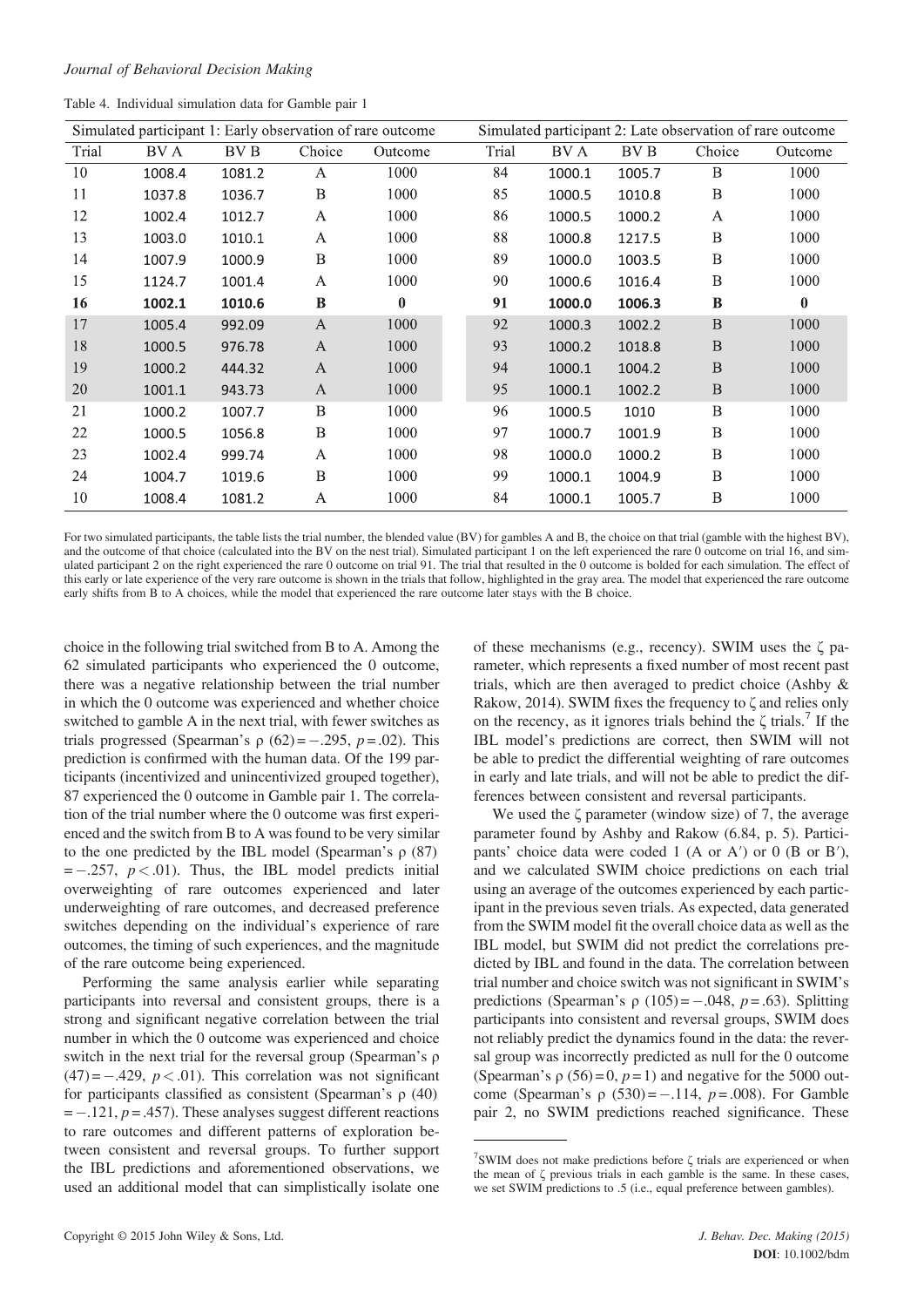results provide strong additional support for the dynamics of behavior among reversals and consistent participants.

### DISCUSSION

We designed a comprehensive study of various formats of the Allais gamble pairs where choices are made based on descriptive information, and added novel behavioral results of choices made from experience acquired with repeated feedback. Our results replicate previous findings, where Allais reversals are found in the traditional descriptive format and reduced when gambles are presented in a descriptive table format (Allais, 1953, 1990; Incekara-Hafalir & Stecher, 2012; Savage, 1954). However, overall results of experiential choices in the classic Allais gamble pairs indicate no difference in the mean choice proportion between the two gamble pairs—a majority of participants make consistent choices from experience. Furthermore, there are interesting behavioral differences between consistent and reversal participants, such as consistent participants tend to choose the gamble with maximum expected value (B and B′) more often than do reversal participants.

Our results provide some explanations for how overall choice consistency in the Allais gamble pairs emerges from experience. First, we find that consistency is not due to a difference in monetary incentives provided. The same choice consistency between the two gamble pairs was found for experiential groups even when they were not incentivized. Second, choices that participants make from experience gradually drift towards a preference for the gambles with the maximum expected value. Third, a majority of participants make consistent choices from experience, but the number of individual reversals from experience was not different from the individual reversals in the descriptive formats.

Detailed analyses of individual choices from experience and predictions obtained from the IBL model explain the differences between consistent and reversal participants and their dynamic behavior. Participants that show consistent choices across gamble pairs generally search and explore more to find the gamble with the maximum expected value: the data and the model show a direct relationship between the amount of exploration and maximization selections. The reversal participants, in contrast, direct their exploration less towards maximization and they behave differently towards rare outcomes. For example, our results show how consistent participants are more likely to switch to B′ after experiencing a high rare outcome in A′ than reversal participants and less likely to switch to A′ after experiencing the high rare outcome in B<sup>'</sup>.

Predictions from the IBL model help to unfold the dynamics of human behavior and to understand the development of preferences over the course of experience (Gonzalez, 2013; Gonzalez & Dutt, 2011; Lejarraga et al., 2012). The model explains choices according to the desire to maximize experienced expected value (Blending, Utility; Equation 1 Appendix) but bounded by the cognitive constraints of frequency, recency, and noise for experienced outcomes and retrieval. We use the IBL model to understand the differences between consistent and reversal participants in terms of their exploration and maximization processes, particularly in terms of switches and alternations in the presence of rare outcomes. These analyses show the two groups differ given early and late experiences of rare outcomes. The model suggests a tendency to overweight early experiences of rare outcomes and to underweight later experiences, producing initial tendencies to alternate to the other gamble and late tendencies to stick to the current gamble. Although many of the model's predictions need to be verified in controlled human experiments, these observations are important given traditional explanations of the Allais choice behavior. In decisions sciences where DFD research dominates, researchers have focused on the overweighting of rare events: whether decision theories explain the Allais choice behavior through a systematic overweighting of small probabilities (such as in PT) or by focusing on the possible regret of each outcome (as in Regret Theory). But current empirical work of experiential choices contrasts descriptive-based choice by suggesting that people behave as if they underweight rare outcomes (e.g., Hertwig et al., 2004). We provide more accurate observations of experienced-based choice, which expand upon other studies using cognitive models (Gonzalez & Dutt, 2011, 2012; Gonzalez & Mehlhorn, 2014; Harman, Mehlhorn, & Gonzalez, 2014). People do not seem to generally underweight rare outcomes in experiential-based choice. Rather, overweighting or generally underweighting may occur depending on the timing of those experiences, the magnitude of the outcomes observed, and the general accumulated value of the gambles. Rare events may be overweighted (in agreement with the hot-stove effect; Denrell & March, 2001) when the frequency of other experienced outcomes in the gamble are not enough to overcome the recency of the rare outcome. But overweighting diminishes with experience to give rise to the underweighting of rare events.<sup>8</sup> The interaction between frequency and recency of rare outcomes is an important aspect of DFE emerging from the current work that calls for further investigation of the dynamics of choice (Gonzalez & Mehlhorn, 2014).

### ACKNOWLEDGEMENTS

This research is supported by the National Science Foundation Award number 1154012 to Cleotilde Gonzalez. The authors would like to thank Hau-yu Wong for providing insightful comments.

### **REFERENCES**

- Allais, M. (1953). Le comportement de l'homme rationnel devant le risque: critique des postulats et axiomes de l'école Américaine. Econometrica, 21(4), 503–546. DOI:10.2307/1907921
- Allais, M. (1979). The so-called Allais' Paradox and Rational Decisions under Uncertainty. In A. Hagen (Eds.), Expected Utility Hypotheses and the Allais Paradox (p. 437–699). Dordrecht, Holland: Reidel.

<sup>&</sup>lt;sup>8</sup>A related effect is melioration, where impulsivity drives choices towards options with higher immediate payoffs. See Stillwell and Tunney (2009) and Tunney and Shanks (2002) for changes in this effect over time.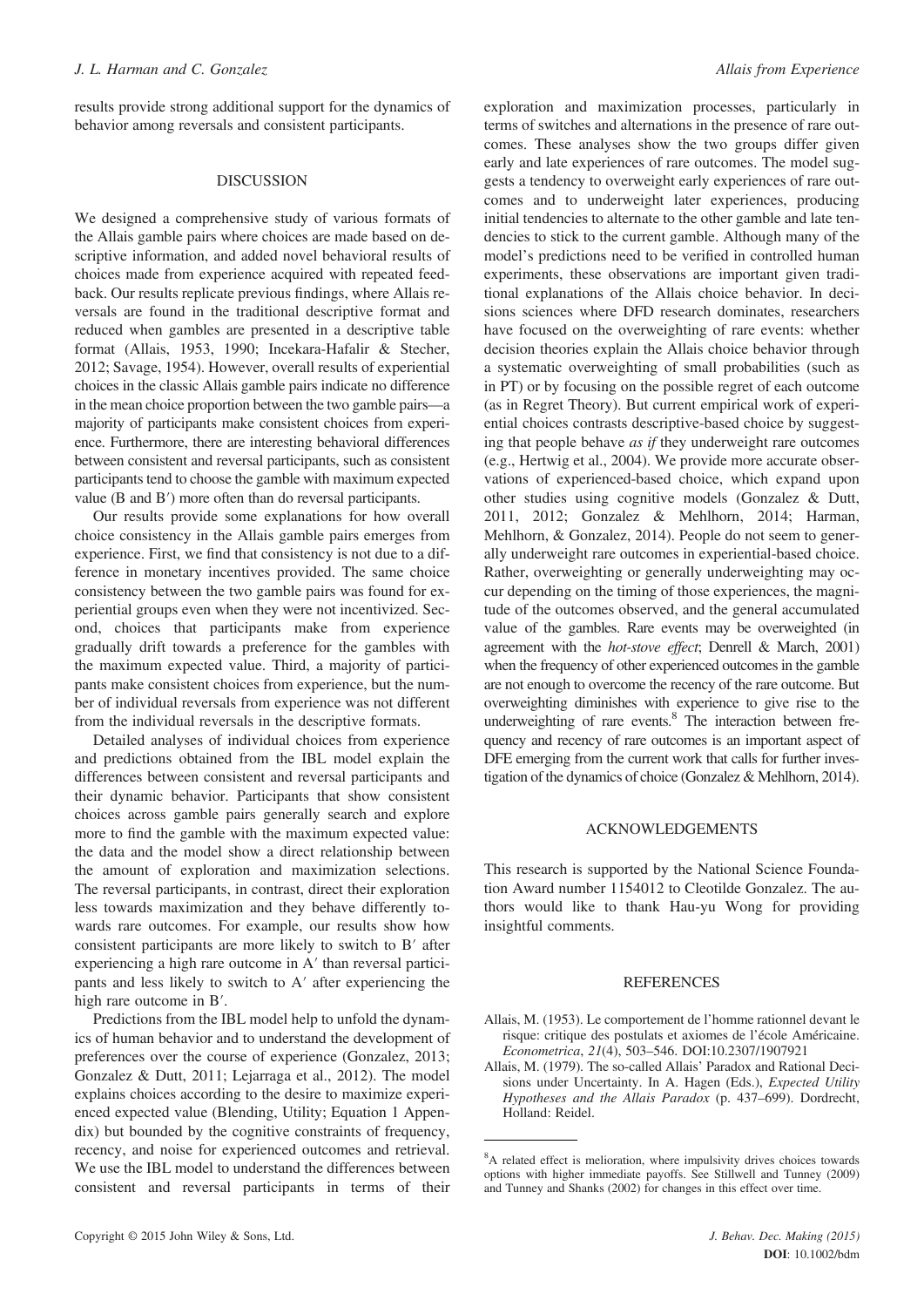- Allais, M. (1990). Allais Paradox. In J. Eatwell, M. Milgate, & P. Newman (Eds.), Utility and probability (pp. 3–9). Hong Kong: Macmillian Press.
- Amihud, Y. (1979a). Critical examination of the new foundation of utility. In M. Allias, & O. Hagen (Eds.), Expected utility hypotheses and the Allais' Paradox: Contemporary discussion and rational decisions under uncertainty with Allais' Rejoinder (pp. 149–160). Dordrecht: Springer.
- Amihud, Y. (1979b). A reply to Allais. In M. Allias, & O. Hagen (Eds.), Expected utility hypotheses and the Allais' Paradox: Contemporary discussion and rational decisions under uncertainty with Allais' Rejoinder (pp. 185–190). Dordrecht: Springer.
- Anderson, J. R., & Lebiere, C. (1998). The atomic components of thought. Hillsdale, NJ: Lawrence Erlbaum Associates.
- Ashby, N. J., & Rakow, T. (2014). Forgetting the past: Individual differences in recency in subjective valuations from experience. Journal of Experimental Psychology: Learning, Memory, and Cognition, 40(4), 1153–1162. DOI:10.1037/a0036352
- Barron, G., & Erev, I. (2003). Small feedback-based decisions and their limited correspondence to description-based decisions. Journal of Behavioral Decision Making, 16(3), 215–233. DOI:10.1002/bdm.443
- Bell, D. E. (1982). Regret in decision making under uncertainty. Operations Research, 30(5), 961–981. DOI:10.1287/opre.30.5.961
- Bernoulli, D. (1954). Exposition of a new theory on the measurement of risk. Econometrica, 22(1), 23–36. DOI:10.2307/ 1909829
- Burke, M. S., Carter, J. R., Gominiak, R. D., & Ohl, D. F. (1996). An experimental note on the Allais paradox and monetary incentives. Empirical Economics, 21(4), 617–632. DOI:10.1007/BF01180705
- Camerer, C. F. (1995). Individual decision making. In J. Kagel & A. Roth (Eds.), Handbook of experimental economics (pp. 587–704). Princeton, NJ: Princeton University Press.
- Denrell, J., & March, J. G. (2001). Adaptation as information restriction: The hot stove effect. Organization Science, 12(5), 523–538. DOI:10.1287/orsc.12.5.523.10092
- Edwards, W. (1961). Behavioral decision theory. Annual Review of Psychology, 12, 473–498. DOI:10.1146/annurev.ps.12.0201 61.002353
- Erev, I., Ert, E., Roth, A. E., Haruvy, E., Herzog, S., Hau, R., et al. (2010). A choice prediction competition for choices from experience and from description. Journal of Behavioral Decision Making, 23(1), 15–47. DOI:10.1002/bdm.683
- Fantino, E., & Navarro, A. (2012). Description–experience gaps: Assessments in other choice paradigms. Journal of Behavioral Decision Making, 25(3), 303–314. DOI:10.1002/bdm.737
- Fishburn, P. C. (1982). Nontransitive measurable utility. Journal of Mathematical Psychology, 26(1), 31–67. DOI:10.1016/0022- 2496(82)90034-7
- Fishburn, P. C. (1987). Reconsiderations in the foundations of decision under uncertainty. The Economic Journal, 97(388), 825–841.
- Gonzalez, C. (2012). Training decisions from experience with decision making games. In P. Durlach, & A. M. Lesgold (Eds.), Adaptive technologies for training and education (pp. 167–178). New York: Cambridge University Press.
- Gonzalez, C. (2013). The boundaries of Instance-based Learning Theory for explaining decisions from experience. In V. S. Pammi & N. Srinivasan (Eds.), Progress in brain research (Vol. 202, pp. 73–98). Amsterdam, Netherlands: Elsevier.
- Gonzalez, C., & Dutt, V. (2011). Instance-based learning: Integrating decisions from experience in sampling and repeated choice paradigms. Psychological Review, 118(4), 523-551. DOI:10.1037/a0024558
- Gonzalez, C., & Dutt, V. (2012). Refuting data aggregation arguments and how the IBL model stands criticism: A reply to Hills and Hertwig (2012). Psychological Review, 119(4), 893–898. DOI:10.1037/a0029445
- Gonzalez, C., Lerch, J. F., & Lebiere, C. (2003). Instance-based learning in dynamic decision making. Cognitive Science, 27 (4), 591–635. DOI:10.1016/S0364-0213(03)00031-4
- Gonzalez, C., & Mehlhorn, K. (2014). Gains and losses from experience: Cognitive processes and predictions of risky choice and the framing effect. Unpublished manuscript under review.
- González-Vallejo, C. (2002). Making trade-offs: A probabilistic and context-sensitive model of choice behavior. Psychological Review, 109(1), 137–155. DOI:10.1037/0033-295X.109.1.137
- Harman, J. L., Mehlhorn, K., & Gonzalez, C. (2014). Frequencies in the world, frequencies in memory, and tradeoffs of value in risky choice. Unpublished manuscript under review.
- Harrison, G. W. (1994). Expected utility theory and the experimentalists. In J. D. Hey (Ed.), Experimental economics (pp.43–73). Berlin: Springer-Verlag.
- Hertwig, R. (in press). Decisions from experience. In G. Keren, & G. Wu (Eds.), Blackwell handbook of judgment & decision making. Oxford, UK: Blackwell.
- Hertwig, R., Barron, G., Weber, E. U., & Erev, I. (2004). Decisions from experience and the effect of rare events in risky choice. Psychological Science, 15(8), 534–539. DOI:10.1111/j.0956- 7976.2004.00715.x
- Hertwig, R., & Erev, I. (2009). The description–experience gap in risky choice. Trends in Cognitive Sciences, 13(12), 517–523. DOI:10.1016/j.tics.2009.09.004
- Hills, T. T., & Hertwig, R. (2010). Information search in decisions from experience: Do our patterns of sampling foreshadow our decisions? Psychological Science, 21(12), 1787-1792. DOI:10.1177/0956797610387443
- Incekara-Hafalir, E., & Stecher, J. D. (2012). An experimental test of theories of behavior in Allais-type tasks. Unpublished manuscript. Available at SSRN: 10.2139/ssrn.2179060
- Kahneman, D., & Tversky, A. (1979). Prospect theory: An analysis of decision under risk. Econometrica, 47(2), 263–291. DOI:10.2307/1914185
- Lejarraga, T., Dutt, V., & Gonzalez, C. (2012). Instance-based learning: A general model of repeated binary choice. Journal of Behavioral Decision Making, 25(2), 143–153. DOI:10.1002/ bdm.722
- Lejarraga, T., & Gonzalez, C. (2011). Effects of feedback and complexity on repeated decisions from description. Organizational Behavior and Human Decision Processes, 116(2), 286–295. DOI:10.1016/j.obhdp.2011.05.001
- Lejarraga, T., Lejarraga, J., & Gonzalez, C. (2014). Decisions from experience: How groups and individuals adapt to change. Memory & Cognition, 42(8), 1384–1397. DOI:10.3758/s13421-014-0445-7
- Loomes, G., & Sugden, R. (1982). Regret theory: An alternative theory of rational choice under uncertainty. The Economic Journal, 92(368), 805–824.
- Loomes, G., & Sugden, R. (1987). Some implications of a more general form of regret theory. Journal of Economic Theory, 41 (2), 270–287. DOI:10.1016/0022-0531(87)90020-2
- Lopes, L. L. (1983). Some thoughts on the psychological concept of risk. Journal of Experimental Psychology: Human Perception and Performance, 9(1), 137-144. DOI:10.1037/0096- 1523.9.1.137
- Luce, R. D., & Suppes, P. (1965). Preference, utility, and subjective probability. In R. Luce, R. Bush, and E. Galanter (Eds.), Handbook of mathematical psychology (Vol. 3, pp. 249–410). New York: John Wiley & Sons.
- Morgenstern, O. (1979). Some reflections on utility. In M. Allias and O. Hagen (Eds.), Expected utility hypotheses and the Allais' Paradox: Contemporary discussion and rational decisions under uncertainty with Allais' Rejoinder (pp. 175–183). Dordrecht: Springer.
- Paolacca, G., Chandler, J., & Ipeirtis, P. G. (2010). Running experiments on Amazon Mechanical Turk. Judgment and Decision Making, 5(5), 411–419.
- Savage, L. (1954). The foundations of statistics. New York: Wiley.
- Stillwell, D. & Tunney, R.J. (2009). Melioration behavior in the Harvard game is reduced by simplifying decision outcomes. Quarterly Journal of Experimental Psychology, 62(11), 2252–2261. DOI:10.1080/17470210902765999